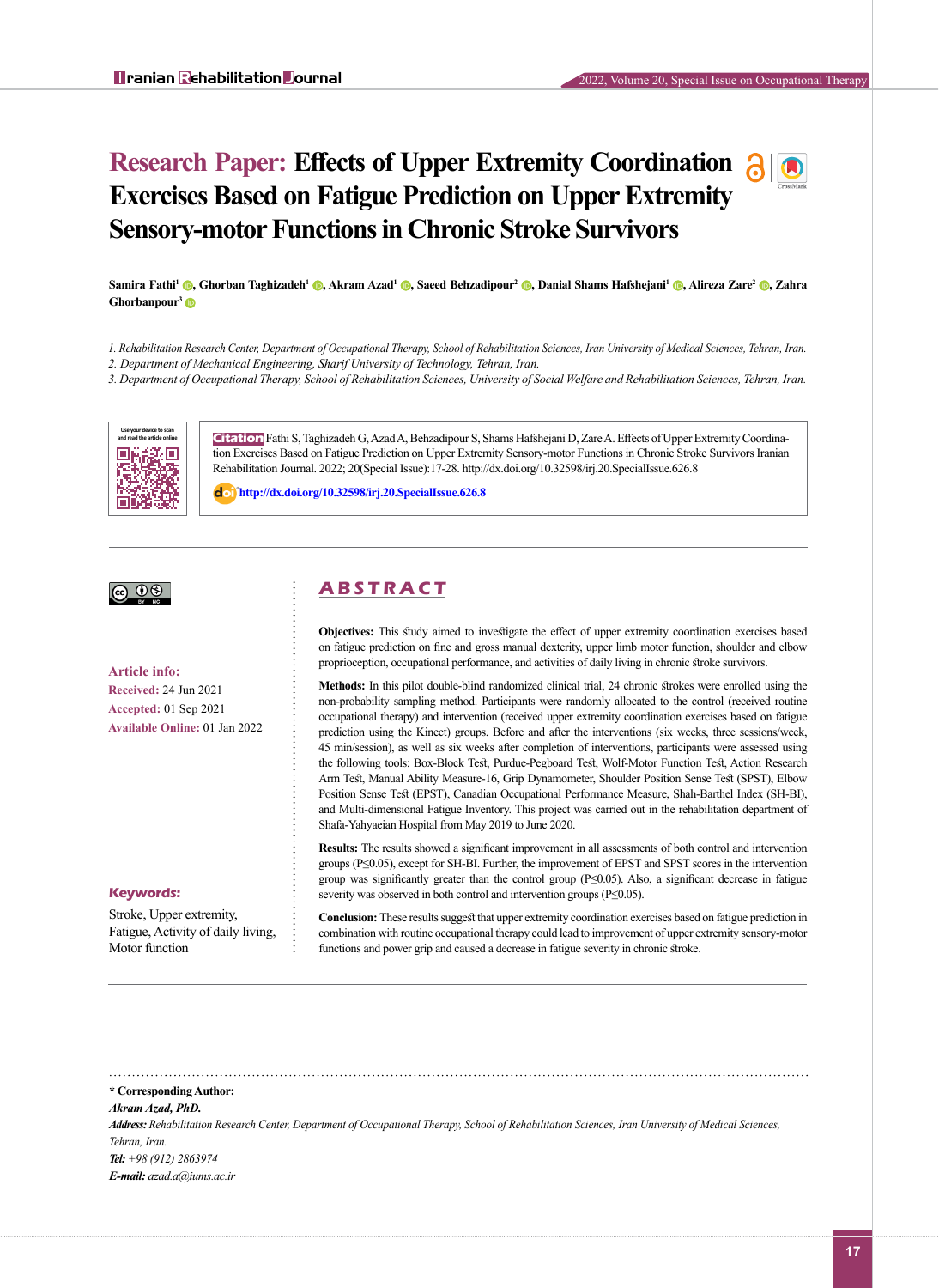# **Highlights**

• Upper extremity coordination exercises based on fatigue prediction can improve upper extremity sensory-motor functions, power grip, and participation in stroke patients.

• Upper extremity coordination exercises based on fatigue prediction can significantly decrease fatigue severity in stroke patients.

• Upper extremity coordination exercises based on fatigue prediction did not show any significant effect on activities of daily living.

### **Plain Language Summary**

Post-stroke fatigue is a common consequence of stroke. Peripheral fatigue is the most common type of physical fatigue that leads to needing help and the inability to control daily life as reported by stroke survivors. Moreover, fatigue may reduce the efficiency of rehabilitation interventions. Predicting fatigue may enhance the duration and number of exercises performed in a rehabilitation session. Based on motor learning principles, increasing the number of exercises plays an important role in motor learning and its consolidation. In this study, Kinect was used to measure the level of fatigue and provide fatigue feedback to the participants during upper extremity coordination exercises. In our study, 12 stroke patients performed upper extremity coordination exercises based on fatigue prediction using the Kinect. The results of this study showed a significant improvement in upper extremity motor functions, shoulder and elbow proprioception, grip strength, and occupational performance and satisfaction of occupational performance, as well as a significant reduction in fatigue severity in both control and intervention groups. However, the findings of this study showed that independence in activities of daily life evaluated by SH-BI did not change significantly following receiving exercises in the control or intervention group.

# **1. Introduction**

ost-stroke fatigue is a common consequence of stroke, affecting about 29% to 72% of stroke survivors [\[1\].](#page-10-0) Peripheral fatigue is the most common type of physical fatigue, which occurs in muscles and mo-

tor units and leads to reduced sensory-motor functions [\[2\]](#page-10-1). Fatigue leads to needing help and inability to control daily life as reported by stroke survivors. Moreover, the negative impact of fatigue is evident on sleep, participation, returning to work, driving, and other functions of stroke survivors. It has been shown that physical exercise has benefits for common post-stroke problems, including fatigue  $\lceil 3 \rceil$ . Although it has been shown that intensive training is needed to obtain the best rehabilitation efficiency, the occurrence of fatigue during rehabilitation exercises reduces patients' motivation, which has an important role in motor learning. Thus, fatigue may reduce the efficiency of rehabilitation interventions [\[4\]](#page-10-3). **P**

In addition to fatigue, stroke may cause spasticity, muscle weakness, and motor impairments of the Upper Extremity (UE). This may impair coordination between UEs, which has an important role in bimanual object manipulation. Lack of this coordination leads to dependence in Activities of Daily Living (ADLs) [\[5\].](#page-10-4) One of the rehabilitation exercises is the UE coordination exercise, in which both UEs are used to perform an activity. Indeed, in this type of exercise, unaffected UE is used to promote the functional recovery of the affected upper limb [\[6\].](#page-10-5) Since many human daily activities require the coordination of both hands, UE coordination exercises may be useful in the rehabilitation of stroke survivors [\[7\].](#page-10-6) However, fatigue prediction has not been considered in designing UE exercises in these patients. Predicting fatigue may enhance the duration and number of exercises performed in a rehabilitation session. Based on motor learning principles, increasing the number of exercises is required for motor learning and its consolidation [\[8\]](#page-10-7). Thus, it is possible to obtain better results from rehabilitation exercises by predicting early fatigue during exercises and changing the type of exercise. Hence, this study aimed to examine the effects of UE coordination exercises based on fatigue prediction on the UE sensorymotor functions and ADLs in chronic stroke survivors.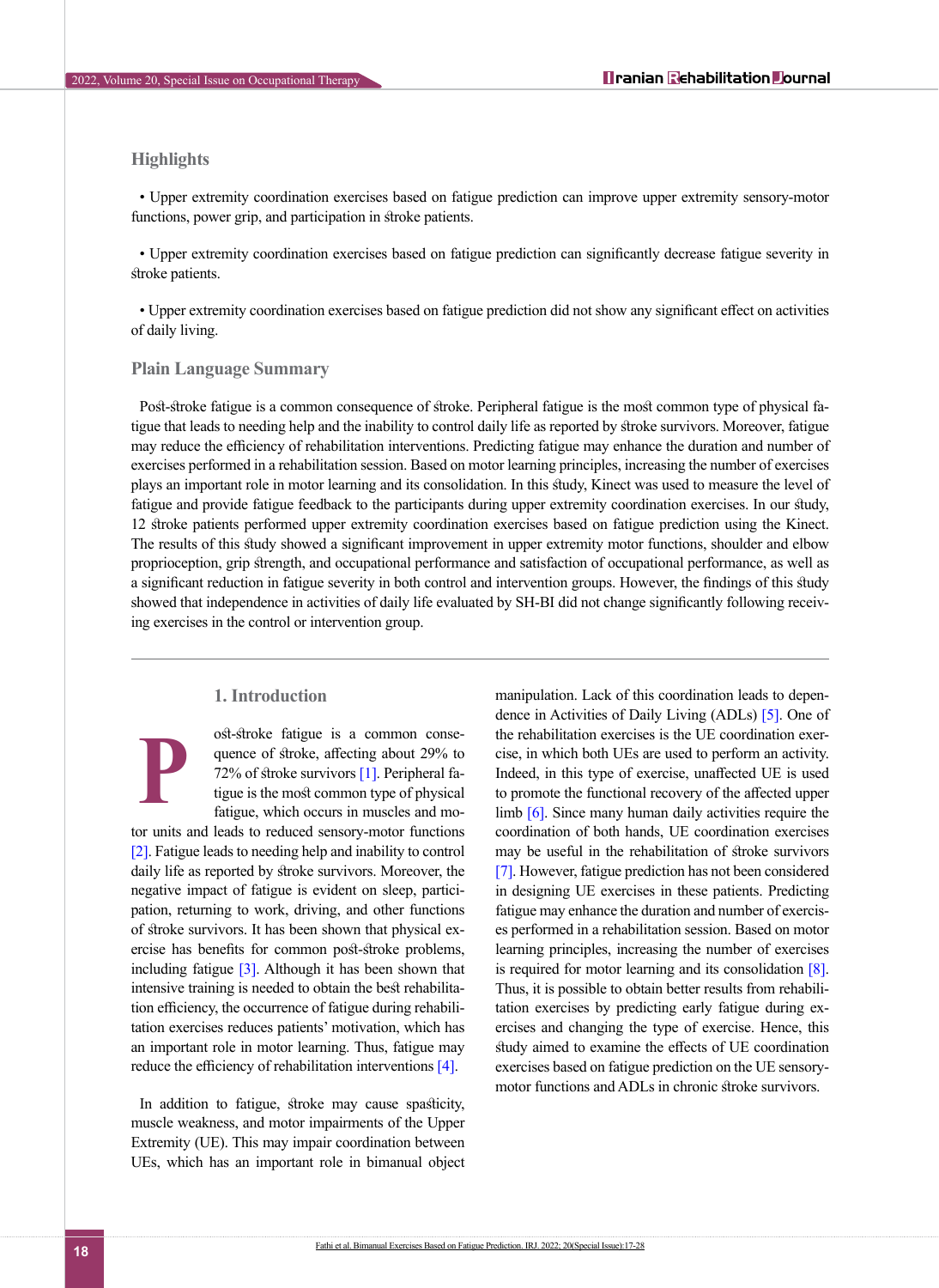# **2. Materials and Methods**

This was a pilot randomized clinical trial study. Participants were randomly allocated to either the control group (routine occupational therapy intervention) or the intervention group (UE coordination exercises based on fatigue prediction by the Kinect), in a ratio of 1:1, using a permuted block randomization method. However, matching was not done in the current study. The randomization was carried out by an individual who was not involved in the study. Both participants, the examiner, and the occupational therapist with five years of clinical experience were blind to the group allocation. This project was carried out in the rehabilitation department of Shafa-Yahyaeian Hospital from May 2019 to June 2020. A consort statement was used to conduct and report this trial (Figure 1).

# **Participants**

Participants were recruited from rehabilitation clinics of Shafa-Yahyaeian Hospital and Firoozgar Hospital in Tehran using the non-probability sampling method. Inclusion criteria were as follows: a history of a first-ever middle cerebral artery stroke diagnosed by a neurologist based on Magnetic Resonance Imaging; more than six months after stroke; the Brunnstrom recovery stage 4 or higher; acceptable cognitive function (i.e. Mini-Mental Status Examination score greater than 21); no unilateral visuospatial neglect (i.e. Star Cancelation Test score greater than 44); no moderate or severe depression (i.e. Beck Depression Inventory score lower than 29); and no orthopedic, rheumatologic, or other neurologic disorders affecting UE function. Participants were excluded in the case of a recurrent stroke or unwillingness to continue to participate in the study.

### **Assessment tools**

**Kinect:** In the present study, type the Kinect II sensor was used. This device was used to measure the level of fatigue and provide fatigue feedback to the participants during UE coordination exercises. These data can be saved using specific software. On the other hand, due to the repetitive nature of the exercises, the recorded time series has a repetitive pattern, with the difference due to fatigue and differences in control strategies, the amplitude and local frequency of each cycle are different from other cycles. These are the differences and changes in the fatigue information carrier that can be extracted by nonlinear dynamic methods [\[9,](#page-10-8) [10\]](#page-10-9).

**Box & Block Test (BBT):** BBT is scored based on the number of blocks transferred from one side of the test box to the other in 1 minute. Only the affected hand was tested using the BBT in the current study. High test-retest reliability and good validity have been reported for the BBT [\[11\]](#page-10-10).

**Purdue Pegboard Test (PPT):** PPT subscores include the number of pegs for the unimanual subtest, the number of pairs of pegs for the bimanual subtest, and the number of assembly components (peg, first collar, washer, and second collar) for the assembly subtest. The PPT has a high test-retest reliability [\[11\].](#page-10-10)

**Wolf Motor Function Test (WMFT):** WMFT measures the ability and time to perform different motor functions with 15 items. The ability to perform each function is scored from 0 (no attempt to perform the function with the affected UE) to 5 (performs motor functions with the affected UE and the movements appear normal). The WMFT-ability is the mean of ability scores of the items. The WMFT-Time is the median time spent on completing items. It has been reported that WMFT has a high test-retest and inter-rater reliability in stroke survivors [\[11\]](#page-10-10).

**Action Arm Reach Test (ARAT):** ARAT is an observational test for assessing UE motor function and coordination, which includes 19 items. Each item is scored on a 4-point scale from 0=No movement to 3=Normal movement, leading to a total score of 0-57. Hsieh et al. reported a very high inter-rater reliability of ARAT in stroke survivors [\[12\].](#page-10-11)

**Manual Ability Measurement-16 (MAM 16):** MAM 16 measures the simplicity of performing ADLs with 16 items, each of them is scored on a 5-point Likert scale from 0 (I almost never do) to 4 (easy). The minimum score of this tool is 0 and the maximum score is 64 [\[13\].](#page-10-12)

**Dynamometer:** A dynamometer was used to evaluate grip strength. The participant was instructed to press the dynamometer for 5 seconds and the force was recorded in kilograms. The test was performed in three trials and the mean recorded force of the three trials was calculated [\[14\].](#page-11-0) Coldhm et al. reported that the grip strength test, using a dynamometer in healthy subjects, has high reliability (ICC $>0.9$ ) [\[15\]](#page-11-1).

**Shoulder Position Sense Test (SPST):** To conduct this test, the patient is asked to actively reproduce 20 shoulder angles while his/her eyes are closed. The SPST score is calculated as the mean of differences between the ex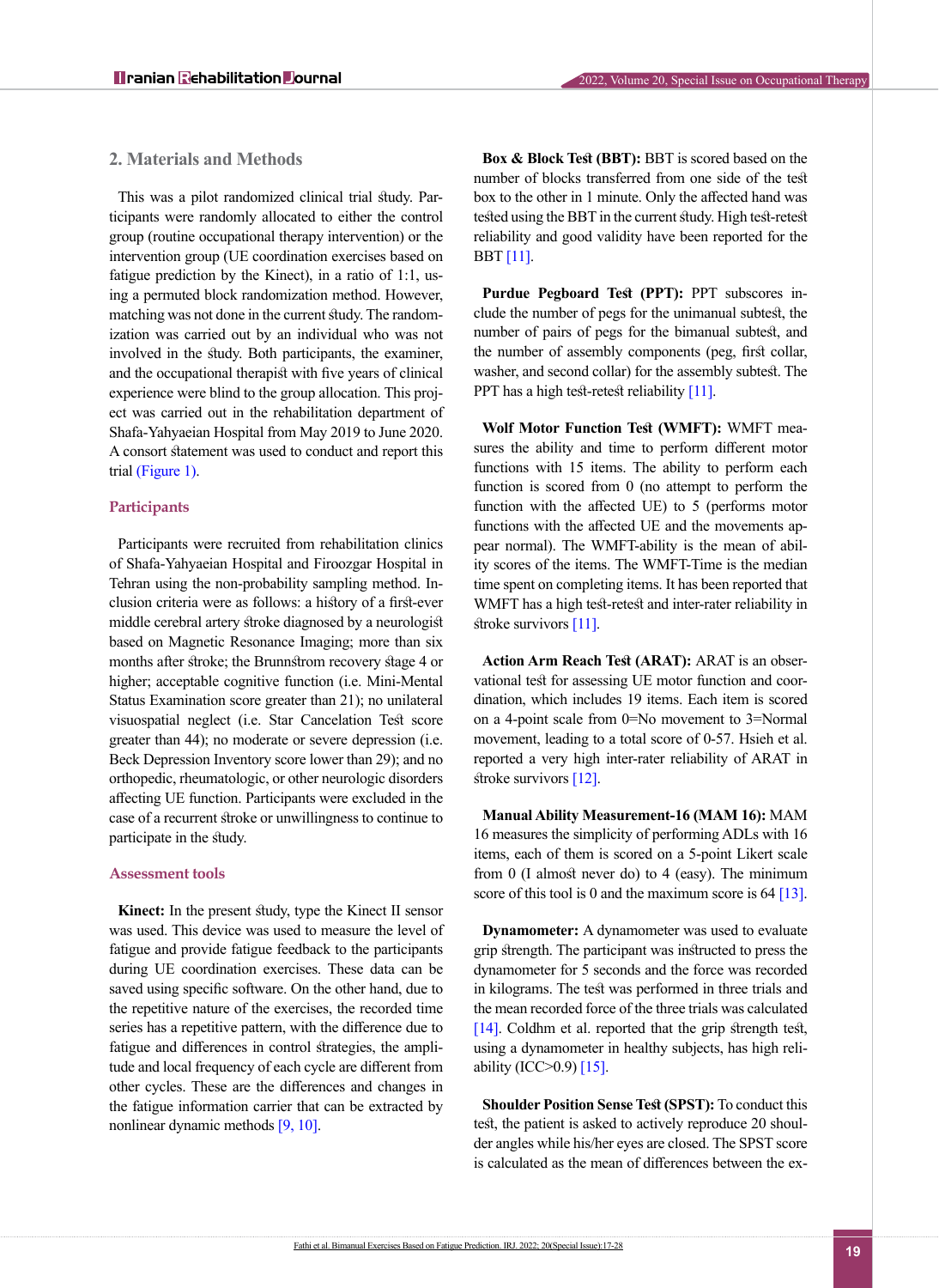aminer-induced shoulder angles and patient-reproduced shoulder angles. The mean error in 20 shoulder angles shows the proprioceptive ability  $[16]$ . Dover et al. reported high test-retest reliability and inter-rater reliability  $(ICC=0.97-0.98)$  of the SPST in healthy subjects  $[17]$ .

**Elbow Position Sense Test (EPST):** To perform this test, the patient is asked to actively reproduce 10 elbow angles while his/her eyes are closed and its score is calculated as the mean of differences between the examiner-induced elbow angles and patient-reproduced elbow angles. Kristensen et al. reported high test-retest reliability of the EPST in healthy subjects [18].

**SH-Barthle Index (HS-BI):** HS-BI includes 11 items, each of which is scored from 0 to 15 depending on the individual's condition and the nature of the item. The total score of SH-BI ranges from 0 to 100, with a greater score indicating higher independence in ADLs. High inter-rater reliability of the Persian version of SH-BI has been reported in the elderly residing in nursing homes [\[19\]](#page-11-4).

**Canadian Occupational Performance Measure (COPM):** COPM determines gradual changes in a person's perception of his/her function and satisfaction in each of the self-care, productivity, and leisure areas (COMP-Performance, and COPM-Satisfaction, respectively) [\[20\]](#page-11-5). Cup et al. reported that test-retest reliability of the COPM was good for the performance and satisfaction scores and its discriminant validity was confirmed [\[21\].](#page-11-6)

**Multidimensional Fatigue Inventory (MFI):** MFI is a 20-item questionnaire with a total score of 1 to 100, indicating the minimum and maximum amount of fatigue, respectively [\[22\].](#page-11-7)

# **Interventions**

The control group received routine occupational therapy intervention (six weeks, three sessions per week, 45 min per session), including stretching exercises for the intrinsic muscles of the affected hand, weight-bearing exercises on the affected hand and both hands, range of motion exercises, finger ladder exercises for shoulder flexion and abduction, sanding exercises using affected UE and both UEs, and exercises designed based on Brunnstrom treatment approach and Proprioceptive Neuromuscular Facilitation approach.

The intervention group received UE coordination exercises based on fatigue prediction using the Kinect (six weeks, three sessions per week, 30 min per session) in addition to the traditional rehabilitation (15 min per session). Bimanual exercises based on fatigue prediction.

To perform the UE coordination exercises, the participants sat on a chair without arm rests in front of a heightadjustable table and performed three bilateral shoulder movements, including flexion/extension, abduction/ adduction, and horizontal abduction/adduction at three heights (i.e., below shoulder level, parallel to shoulder level, and above shoulder level) [\[23\]](#page-11-8). During each of these movements, small or large cylindrical objects, cones, cubes, or balls were placed in the participant's hand. To predict fatigue during UE coordination exercises, the Kinect was placed 1.5 meters in front of the patient's chair. The participant's fatigue was predicted by the Kinect based on the number of repetitions performed for each of the three types of above-mentioned movements. When the participant's fatigue in one type of these movements reached 70%, the type of movement was changed. Data collection was performed in rehabilitation clinics of Shafa-Yahyaeian Hospital in Tehran from May 2019 to June 2020. Analysis of the Kinect data was performed by a program written by an experienced biomechanical engineer. All assessments were performed in two hours during two sessions (with an average break of 2-3 minutes between assessments) by an occupational therapist with 5 years of clinical experience. All interventions were done by the first author.

Assessments were done by the same examiner three times: pre-treatment, post-treatment, and follow-up (i.e., 6 weeks after the interventions ended). BBT and PPT tests were used to evaluate gross and fine manual dexterity, respectively. Motor function of UE was assessed by the WMFT, ARAT, and MAM-16 tests. Shoulder and elbow proprioception was measured by the SPST and EPST tests, respectively. Occupational performance and satisfaction of occupational performance were evaluated using the COPM. SH-BI and MFI were used to evaluate independence in ADLs and fatigue severity, respectively. All assessments were performed in one session in random order.

#### **Statistical analysis**

The Shapiro-Wilk test was done to assess the normal distribution of data. The main effect of group (control and intervention groups) and time (pre-treatment, posttreatment, and follow-up) and their interaction effect on different outcome measures (i.e., UE sensory and motor functions, gross and fine manual dexterity, independence in ADLs, occupational performance, and satisfaction of occupational performance) were analyzed by a 2×3 two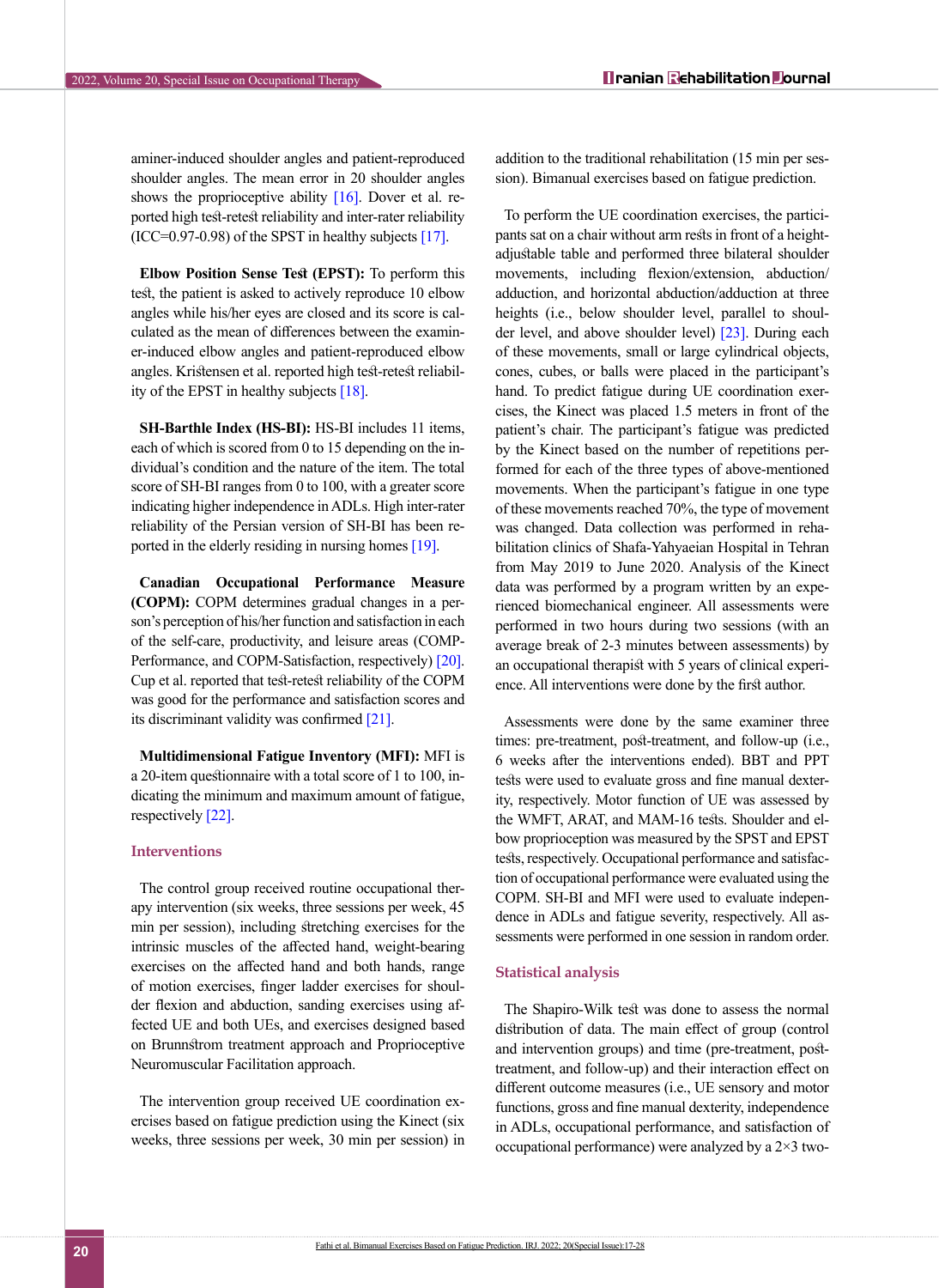way analysis of variance. Bonferroni post hoc test was conducted for multiple comparisons.

# **3. Results**

A total of 110 chronic stroke survivors were screened, and 24 cases met the inclusion criteria and were randomly allocated to the control  $(n=12)$  or intervention  $(n=12)$ group. The Mean±SD age was 59.50±12.10 years in the control group and  $51.91\pm11.85$  years in the intervention group. There was not a significant difference between the control and intervention groups in terms of clinical and demographic characteristics, except for gender. Descriptive data of participants' characteristics are depicted in [Table 1](#page-4-0). The Mean±SD of the outcome measures is shown in Table 2.

The results of this study revealed that the main effect of the group was not significant for gross and fine manual dexterity assessed by BBT and PPT (unimanual, bimanual, and assembly subtests), respectively. However, the main effect of time was significant for the BBT score and assembly subscore of PPT. Also, the group×time interaction effect was only significant for the PPT bimanual subscore  $(P<0.05)$  [\(Table 3\)](#page-7-0). The results of multiple comparisons showed significant improvement in PPT bimanual subscore in both control and intervention groups at post-treatment, which was remained at follow-up only in the control group (Figure 2).

Regarding the UE motor function (measured by WFT-Functional ability, WFT-Time, ARAT, and MAM-16), grip strength, occupational performance, and satisfaction of occupational performance (evaluated by COPM-Performance and COPM-Satisfaction), the main effect of group and the interaction effect of group×time were not significant. However, the main effect of time was significant ( $P \le 0.05$ ) [\(Table 3\)](#page-7-0), indicating the significant improvement in UE motor function, grip strength, occupational performance, and satisfaction of occupational performance in both control and intervention groups. No significant difference was found between the control and intervention groups regarding these outcome measures.

Further, the results showed a significant main effect of time and group as well as their interaction effect on elbow proprioception of the affected side measured by EPST  $(P<0.05)$  [\(Table 3\)](#page-7-0). The results of multiple comparisons revealed significant improvement in elbow proprioception in both control and intervention groups at post-treatment, which was remained at follow-up only in the intervention group [\(Figure 3\)](#page-8-0).

**P Between Groups No. (%)/Mean±SD (Range) Characteristics Intervention Group (n=12) Control Group (n=12)** Sex (female/male) 3/9 9/3 0.01 Dominant side (right/left) 10/2 12/0 0.14 Affected side (right/left)  $7/5$  7/5 9/3 0.38 Lesion type (ischemia/hemorrhage) 5/7 5/7 4/8 0.67 0.15 51.91±11.85 (32-69) 59.50±12.10 Age (y) 33-79 0.77 74.08±87.37 (12-312) 56.41±44.53 Times since stroke (month) exercise to the stroke (month) and the stroke (14-136) 0.32 4(4) 2(5) 6(6) 4(4) 5(5) 3(6) Brunnstrom stage of motor recovery for upper extremity 0.07 27.25±3.16 (21-30) 28.75±2.49 MMSE (score) 2007-2012 2012-2013<br>(21-30) 0.52 6.91±5.66 (0-21) 4.83±3.85 BDI (score) and the contract of the contract of the contract of the contract of the contract of the contract of the contract of the contract of the contract of the contract of the contract of the contract of the contract o

<span id="page-4-0"></span>**Table 1.** Demographic and clinical characteristic of the participants

MMSE: Mini Mental State Examination; BDI: Beck Depression Inventory.

**Tranian Rehabilitation Tournal**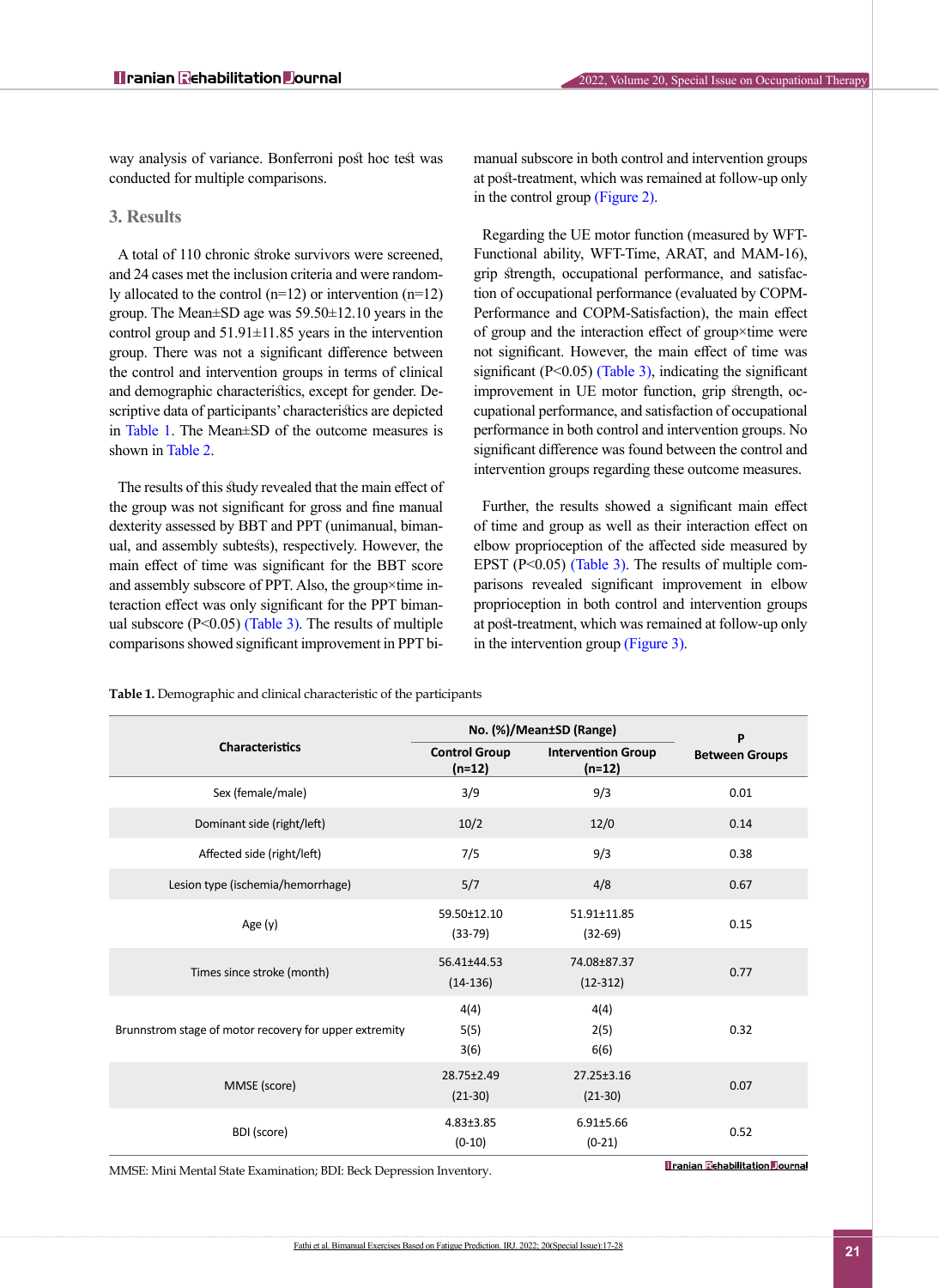| <b>Variables</b>                                                            |                                                                                             |                           | <b>Control Group</b><br>$(n=12)$    |                                                                 | <b>Intervention Group</b><br>$(n=12)$                    |                                       |                 |  |
|-----------------------------------------------------------------------------|---------------------------------------------------------------------------------------------|---------------------------|-------------------------------------|-----------------------------------------------------------------|----------------------------------------------------------|---------------------------------------|-----------------|--|
|                                                                             |                                                                                             | <b>Pre-treat-</b><br>ment | Post-treat-<br>ment                 | Follow-up                                                       | <b>Pre-treat-</b><br>ment                                | <b>Post-treat-</b><br>ment            | Follow-up       |  |
| Motor<br>Coordination<br>of UE                                              | Fine Motor Coordination of UE-<br>affected hand: PPT<br>(Number of pins per 30 seconds)     | 5.58±4.87                 | $6.16{\pm}4.70$                     | $5.66 \pm 4.63$                                                 | $3.91 \pm 3.57$                                          | $4.50 \pm 3.45$                       | 4.25±4.47       |  |
|                                                                             | Fine Motor Coordination of UE-<br>Two hand: PPT<br>(Number of pins per 30 seconds)          | $4.25 \pm 4.30$           | $5.08 \pm 4.12$                     | $4.41\pm3.77$                                                   | $3.0 \pm 2.73$                                           | $3.33 \pm 3.20$                       | 4.16±4.01       |  |
|                                                                             | Fine Motor Coordination of UE-<br>Montage: PPT<br>(Number of pins per 30 seconds)           | $1.16 \pm 1.02$           | $1.58 \pm 1.24$                     | $1.41 \pm 1.08$                                                 | $1.25 \pm 1.28$                                          | $1.5 \pm 1.31$                        | $1.41 \pm 1.37$ |  |
|                                                                             | Gross Motor Coordination of<br>UE-affected hand: BBT<br>(Number of blocks per 60<br>seconds |                           |                                     | 21.25±15.65  23.66±16.21  23.25±16.29  23.58±15.29  26.25±16.19 |                                                          |                                       | 26±16.32        |  |
| Motor<br>function<br>of UE                                                  | <b>MAM-16</b><br>$(0-64)$                                                                   |                           | 42.33±20.78 44.75±20.70             | 44.5±21.16                                                      | 40±17.24                                                 | 45.25±14.25 46.4±14.14                |                 |  |
|                                                                             | <b>WMFT-Functional Ability</b><br>$(0-75)$                                                  |                           | 68.75±14.72 66.16±19.18             |                                                                 | 70.41±15.63    71.41±13.74    73.25±11.66    72.75±11.28 |                                       |                 |  |
|                                                                             | <b>WMFT-Time</b><br>(seconds)                                                               |                           | 38.66±39.15 35.41±40.49             |                                                                 | 36.37±40.19 42.58±47.40 39.16±49.25 40.41±48.85          |                                       |                 |  |
|                                                                             | <b>ARAT</b><br>$(0-57)$                                                                     | 42±19.22                  | 43.41±18.97                         |                                                                 | 43.33±19.54 44.25±18.64 46.41±16.25 45.58±16.96          |                                       |                 |  |
| Power<br>grasp of UE                                                        | Dynamometer<br>(Kg)                                                                         | $17.12 \pm 9.24$          | 23.93±20.37                         | 18.80±9.87                                                      |                                                          | 15.72±10.01  19.26±10.96  19.07±10.28 |                 |  |
| Function of<br>shoulder<br>propriocep-<br>tion sense<br>on Affected<br>side | Average error recognition of<br>angle on the shoulder: SPST<br>(degree)                     | $7.02 \pm 5.31$           | $5.51 \pm 4.36$                     | $5.77 \pm 5.10$                                                 | $6.08 \pm 6.06$                                          | 5.59±4.67                             | 4.55±5.27       |  |
| Function<br>of Elbow<br>Propriocep-<br>tion Sense<br>on Affected<br>side    | Average error recognition of<br>angle on the elbow: EPST<br>(degree)                        | 7.80±6.87                 | $6.18 \pm 5.56$                     | $6.72 \pm 6.40$                                                 | $6.05 \pm 3.94$                                          | $4.29 \pm 2.88$                       | 3.94±2.96       |  |
| Participa-<br>tion                                                          | COPM-Performance<br>$(0-10)$                                                                | $5.97 \pm 2.05$           | $6.93 \pm 1.65$                     | $7.12 \pm 1.63$                                                 | $5.73 \pm 1.89$                                          | $6.5 \pm 1.84$                        | $6.7 \pm 1.77$  |  |
|                                                                             | COPM-Satisfaction<br>$(0-10)$                                                               | 5.74±2.54                 | $6.8 \pm 2.06$                      | 7.15±1.73                                                       | $5.6 \pm 2.05$                                           | $6.15 \pm 1.8$                        | $6.35 \pm 1.78$ |  |
| Activity of<br>Daily living                                                 | SH-BI<br>$(0-100)$                                                                          | 97.7±11.08                | 97.4±7.55                           | 97.1±8.49                                                       | 98±4.32                                                  | 98.4±4.4                              | 98.4±4.4        |  |
| Fatigue                                                                     | <b>MFI</b><br>$(1-100)$                                                                     |                           | 40.50±13.07 38.33±10.87 39.83±11.21 |                                                                 | 39.91±8.42                                               | 36.91±7.93                            | 39.58±8.56      |  |

**Table 2.** Descriptive data (Mean±SD) for outcomes measures at pre-treatment, post-treatment and follow-up

#### **Tranian Rehabilitation Dournal**

PPT: Purdue and Pegboard Test; BBT: Box and Block Test; MAM-16: Manual Ability Measure-16; WMFT: Wolf Motor Function Test; ARAT: Action Research Arm Test; SPST: Shoulder Position Sense Test; EPST: Elbow Position Sense Test, COPM-performance: Canadian Occupational Performance Measure-performance; COPM-Satisfaction: Canadian Occupational Performance Measure-Satisfaction; SH-BI: Shah-Barthel Index, MFI: Multi-dimensional Fatigue Inventory, UE: Upper Extremity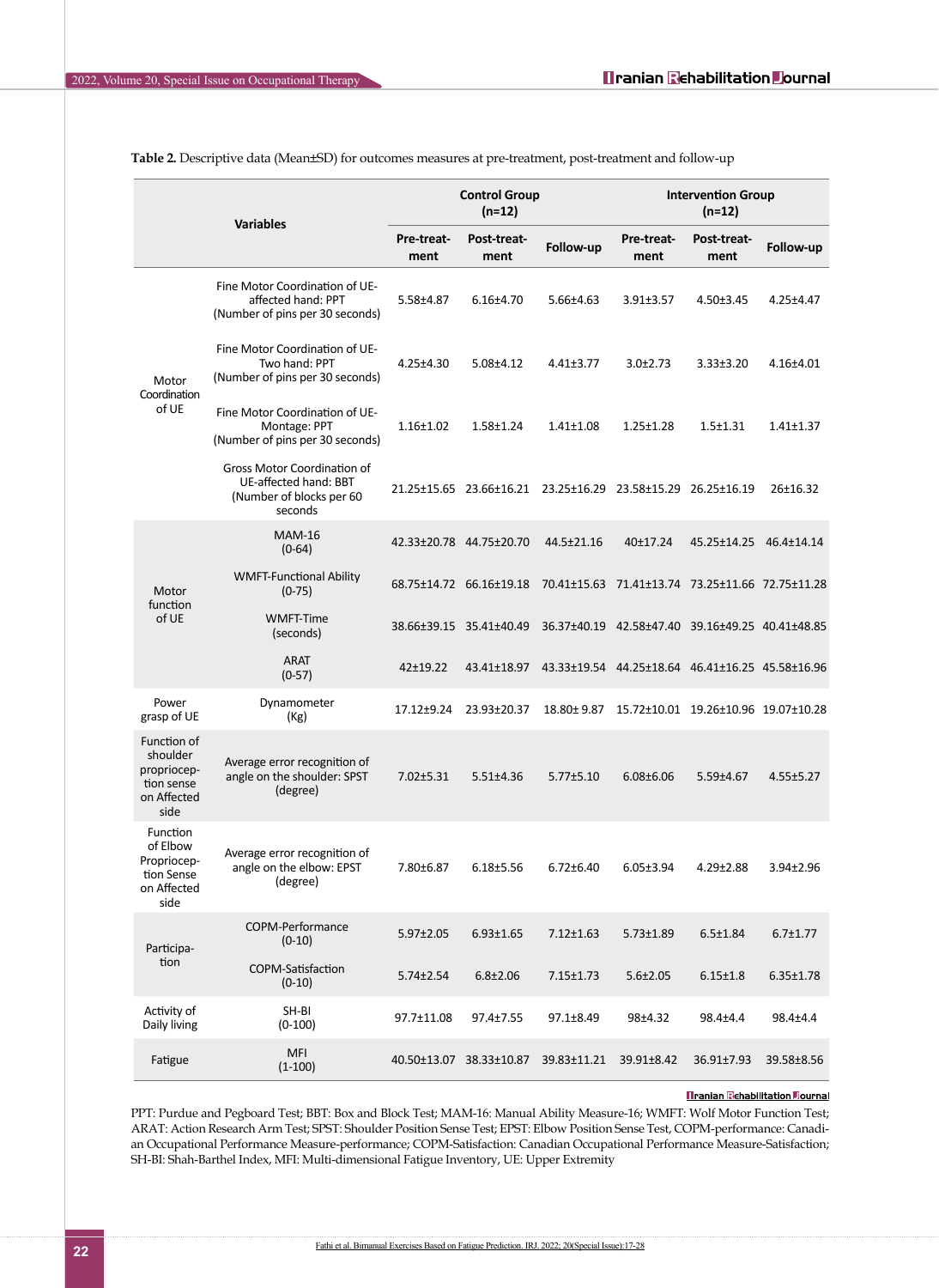



Also, shoulder proprioception evaluated by the SPST was significantly affected by the group×time interaction effect, but not the group or time main effect [\(Table 3\)](#page-7-0). As depicted in [Figure 4,](#page-8-1) a significant improvement in shoulder proprioception was found in both control and intervention groups at post-treatment, which was maintained at follow-up only in the intervention group.



The results indicated the significant main effect of time and the interaction effect of group×time on the fatigue severity  $(P<0.05)$ , but the main effect of the group was not significant [\(Table 3\)](#page-7-0). The results of multiple comparisons showed a significant reduction in fatigue severity in both control and intervention groups at post-treatment, which did not remain at follow-up [\(Figure 5\).](#page-9-0)



**Tranian Rehabilitation Journal** 

**Figure 2.** The plot of the group by time interaction effect for fine motor coordination of upper extremity assessed by bimanual subtest of Purdue Pegboard Test (PPT) for affected hand

\* P≤0.05; \*\* P≤0.01.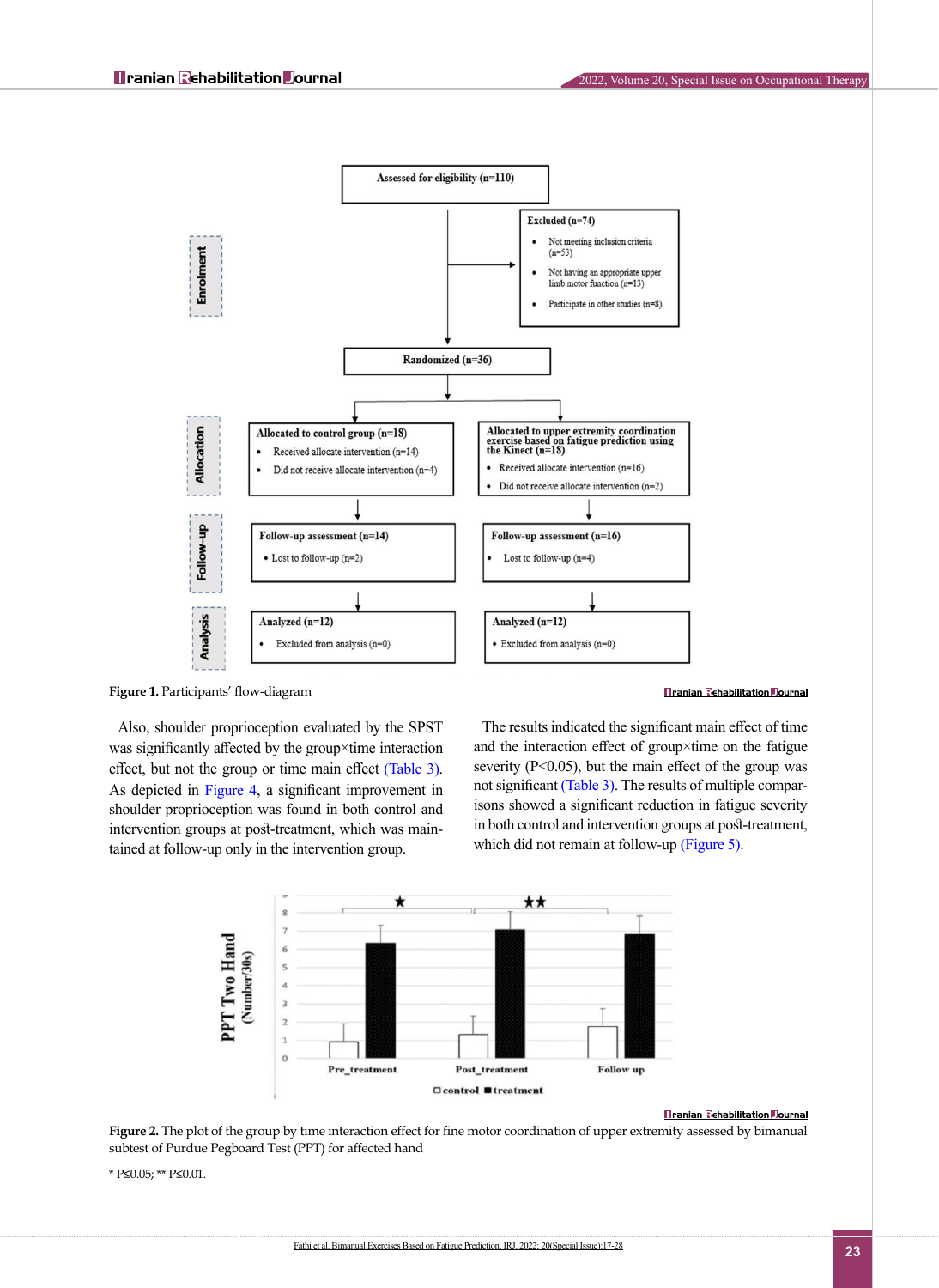|                                                                                   |                                                                                                               |       | <b>Main Effect</b> |                     |             |          |                     |                   | <b>Interaction Effect</b> |                     |  |
|-----------------------------------------------------------------------------------|---------------------------------------------------------------------------------------------------------------|-------|--------------------|---------------------|-------------|----------|---------------------|-------------------|---------------------------|---------------------|--|
| <b>Variables</b>                                                                  |                                                                                                               | Group |                    |                     | <b>Time</b> |          |                     | <b>Group×Time</b> |                           |                     |  |
|                                                                                   |                                                                                                               | F     | P                  | Partial<br>$\eta^2$ | F           | P        | Partial<br>$\eta^2$ | F                 | P                         | Partial<br>$\eta^2$ |  |
| Motor Co-<br>ordination<br>of UE                                                  | Fine motor coordination of upper<br>extremity-Affected hand: PPT<br>(Number of pins per 30 seconds)           | 0.83  | 0.37               | 0.03                | 2.5         | 0.09     | 0.1                 | 0.14              | 0.86                      | 0.007               |  |
|                                                                                   | Fine motor coordination of upper<br>extremity-Two hand: PPT<br>(Number of pins per 30 seconds)                | 0.42  | 0.52               | 0.01                | 2.93        | 0.06     | 0.11                | 3.21              | 0.05                      | 0.12                |  |
|                                                                                   | Fine motor coordination of upper<br>extremity-montage: PPT<br>(Number of pins per 30 seconds)                 | 0.001 | 0.98               | 0.000               | 3.04        | 0.05     | 0.12                | 0.007             | 0.99                      | 0.00                |  |
|                                                                                   | Gross motor coordination of up-<br>per extremity-Affected hand: BBT<br>(Number of blocks per 60 sec-<br>onds) | 0.13  | 0.71               | 0.006               | 9.52        | 0.001    | 0.30                | 0.38              | 0.64                      | 0.017               |  |
| Motor<br>Function<br>of UE                                                        | <b>MAM-16</b><br>$(0-64)$                                                                                     | 0.16  | 0.69               | 0.007               | 10.12       | 0.001    | 0.31                | 0.25              | 0.29                      | 0.05                |  |
|                                                                                   | <b>WMFT: Functional Ability</b><br>$(0-75)$                                                                   | 0.025 | 0.87               | 0.001               | 19.84       | < 0.0001 | 0.90                | 0.036             | 0.85                      | 0.002               |  |
|                                                                                   | <b>WMFT-Time</b><br>(seconds)                                                                                 | 0.1   | 0.74               | 0.005               | 20.34       | < 0.0001 | 0.48                | 0.71              | 0.49                      | 0.031               |  |
|                                                                                   | <b>ARAT</b><br>$(0-57)$                                                                                       | 0.27  | 0.60               | 0.01                | 7.29        | 0.008    | 0.24                | 0.46              | 0.53                      | 0.02                |  |
| Power<br>Grasp of<br>UE                                                           | Dynamometer<br>(Kg)                                                                                           | 0.001 | 0.97               | 0.000               | 8.94        | 0.001    | 0.28                | 0.37              | 0.68                      | 0.01                |  |
| Function of<br>Shoulder<br>Propriocep-<br>tion Sens<br>on the<br>Affected<br>Side | Average error recognition of<br>angle on the shoulder: SPST<br>(degree)                                       | 0.25  | 0.061              | 0.01                | 2.15        | 0.14     | 0.08                | 0.069             | 0.046                     | 0.031               |  |
| Function of<br>Elbow Pro-<br>prioception<br>Sens on the<br>Affected<br>Side       | Average error recognition of<br>angle on the elbow: EPST<br>(degree)                                          | 1.16  | 0.029              | 0.053               | 6.78        | 0.003    | 0.024               | 0.059             | 0.055                     | 0.027               |  |
| Participa-<br>tion                                                                | COPM-Performance<br>$(0-10)$                                                                                  | 0.85  | 0.36               | 0.03                | 11.33       | 0.002    | 0.34                | 0.26              | 0.65                      | 0.012               |  |
|                                                                                   | COPM-Satisfaction<br>$(0-10)$                                                                                 | 1.04  | 0.31               | 0.04                | 11.26       | < 0.0001 | 0.33                | 0.49              | 0.61                      | 0.02                |  |
| Activity of<br>Daily Living                                                       | SH-BI<br>$(0-100)$                                                                                            | 0.38  | 0.54               | 0.01                | 2.78        | 0.10     | 0.11                | 0.12              | 0.74                      | 0.005               |  |
| Fatigue                                                                           | <b>MFI</b><br>$(1-100)$                                                                                       | 0.61  | 0.26               | 0.01                | 16.70       | < 0.0001 | 0.43                | 3.98              | 0.03                      | 0.15                |  |

<span id="page-7-0"></span>**Table 3.** Comparison of functional outcomes measurement of pre-treatment, post-treatment and follow-up in chronic stroke survivors

# **Tranian Rehabilitation Tournal**

Bold: P≤0.05; PPT: Purdue and Pegboard Test; BBT: Box and Block Test; MAM-16: Manual Ability Measure-16; WMFT: Wolf Motor Function Test; ARAT: Action Research Arm Test; SPST: Shoulder Position Sense Test; EPST: Elbow Position Sense Test, COPM-Performance: Canadian Occupational Performance Measure-Performance; COPM-Satisfaction: Canadian Occupational Performance Measure-Satisfaction; SH-BI: Shah-Barthel Index, MFI: Multi-dimensional Fatigue Inventory, UE: Upper Extremity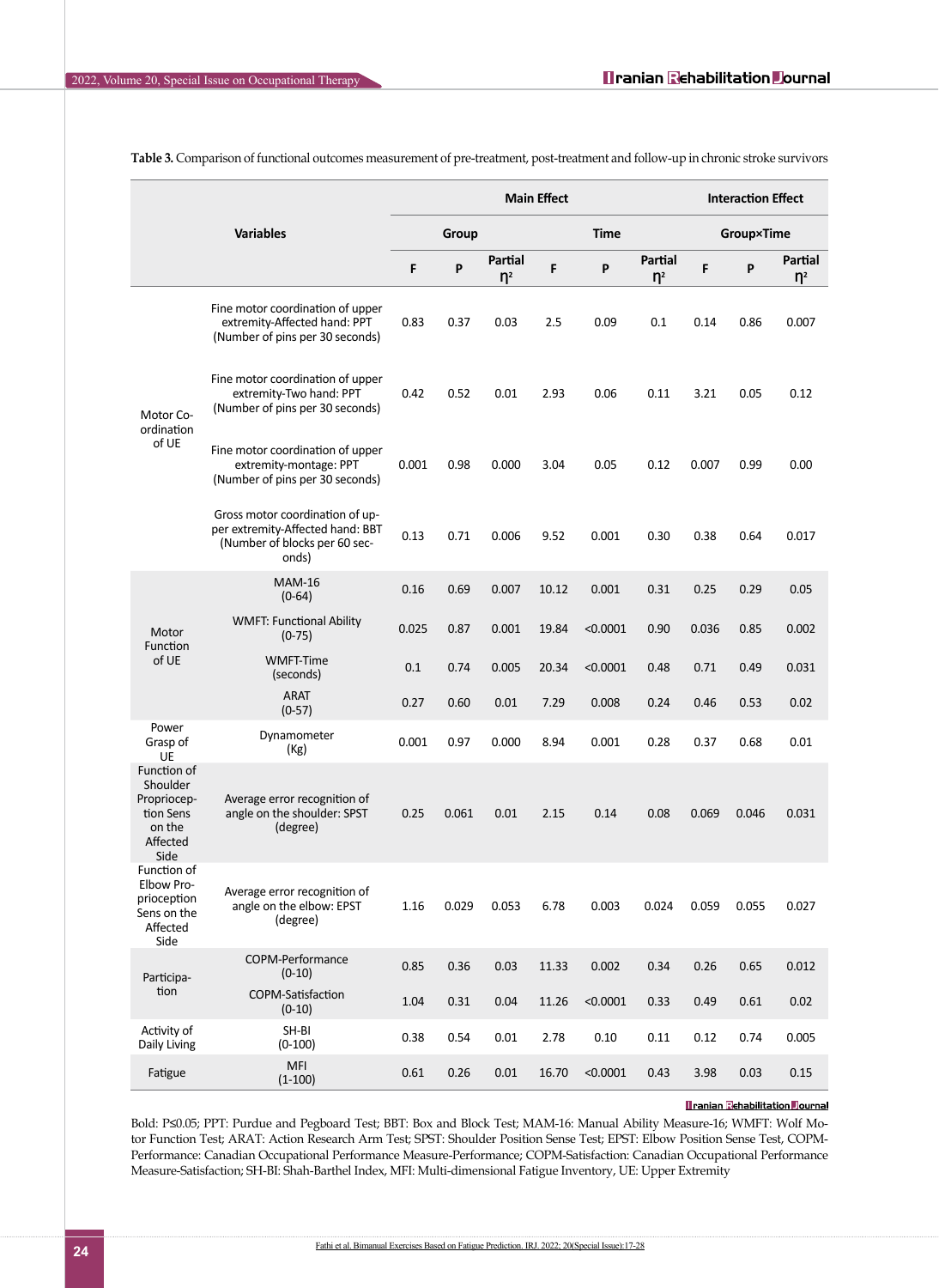

### **Tranian Rehabilitation Tournal**

<span id="page-8-0"></span>**Figure 3.** The plot of the group by time interaction effect for shoulder proprioception evaluated by Sense Test (SPST) \*\* P≤0.01.

Moreover, independence in ADLs assessed by SH-BI was not affected by the main effect of time and group or their interaction effect [\(Table 3\).](#page-7-0)

# **4. Discussion**

The current study was conducted to investigate the effects of UE coordination exercises based on fatigue prediction on the UE sensory-motor functions in chronic stroke survivors. The results of this study showed significant improvement of UE motor functions (i.e. fine manual dexterity assessed by BBT and PPT, respectively, WMFT-Functional ability and WMFT-time, ARAT, and MAM-16 score), shoulder and elbow proprioception, grip strength, and occupational performance and satisfaction of occupational performance (measured by COMP), as well as a significant reduction in fatigue severity in both the control and intervention groups. Significant improvement in BBT score [\[6,](#page-10-5) [24\]](#page-11-9), WMFT- Functional ability and WMFT-time [\[25-27\]](#page-11-10), and ARAT score [\[23,](#page-11-8) [28\],](#page-11-11) grip strength [\[6,](#page-10-5) [24\],](#page-11-9) and shoulder proprioception [\[29\]](#page-11-12) has also been reported previously in chronic stroke survivors following bimanual UE exercises. However, following receiving the assigned exercises, no significant difference was found between the control and intervention groups regarding these outcome measures, which may be explained by the small sample size. Thus, future studies are suggested to be done on the effects of UE coordination exercises on UE sensorymotor functions using a larger sample size.

Symmetrical bilateral exercises employ many forms of bilateral neural coupling mechanisms to enhance the plasticity of the central nervous system that activates the same neural networks in both brain hemispheres and reduces interhemispheric inhibition [\[7\]](#page-10-6). Besides, more corticospinal pathways are recruited in bilateral arm exercises because the unaffected UE is involved in these



#### **Tranian Rehabilitation Tournal**

<span id="page-8-1"></span>**Figure 4.** The plot of the group by time interaction effect for elbow proprioception evaluated by Elbow Position Sense Test (EPST) \* P≤0.05; \*\* P≤0.01.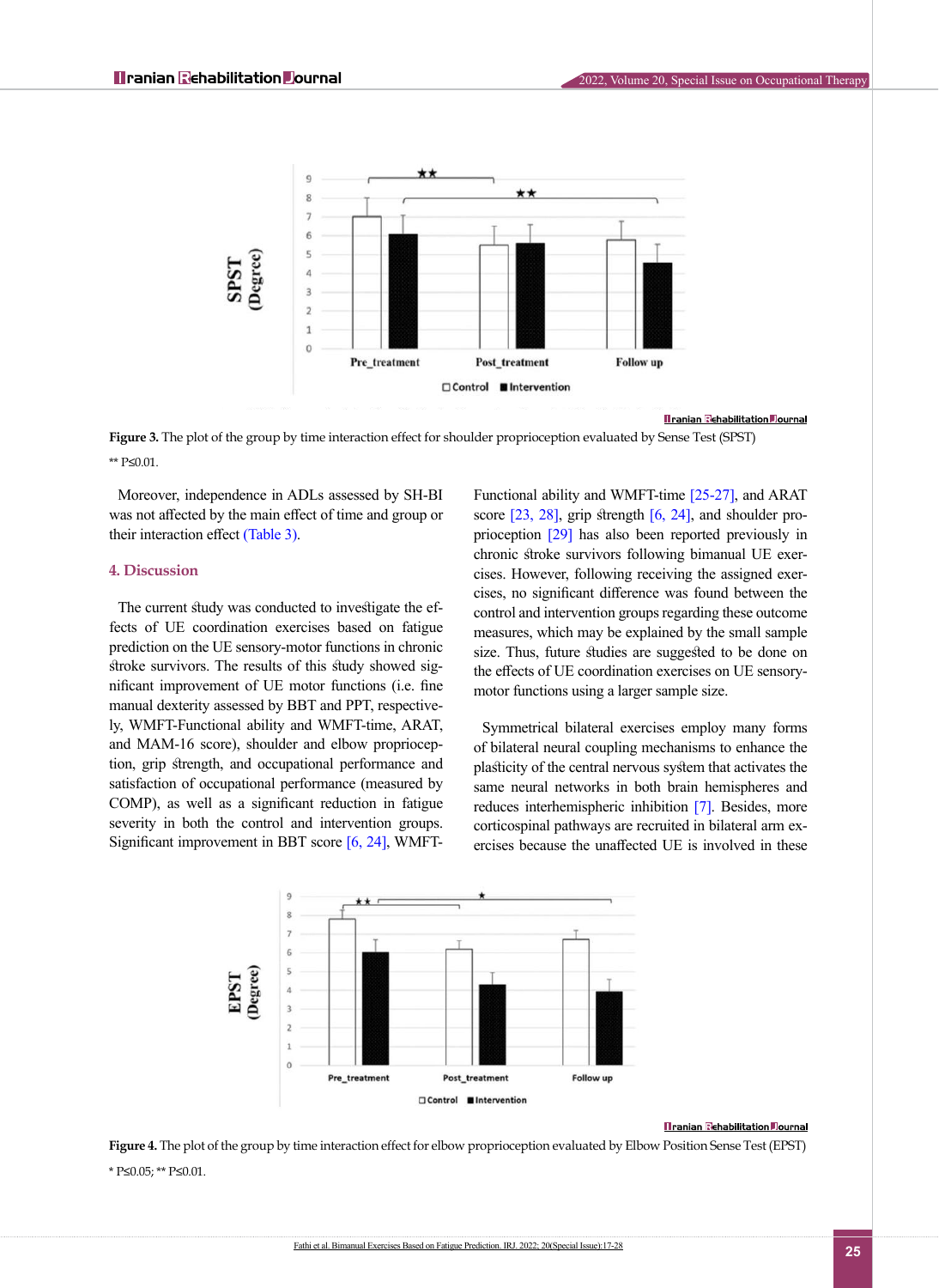

**Tranian Rehabilitation Tournal** 

<span id="page-9-0"></span>**Figure 5.** The plot of the group by time interaction effect for the severity of fatigue measured by Multi-dimensional Fatigue Inventor elbow proprioception evaluated Elbow Position Sense Test (EPST)

\* P≤0.05; \*\* P≤0.01; \*\*\* P≤0.001; \*\*\*\* P≤0.0001.

exercises in addition to the affected UE [\[27\]](#page-11-13). This leads to less energy consumption for exercises, which in turn results in performing exercises over a shorter time [\[7\]](#page-10-6). In patients with chronic motor impairments after stroke, specific bilateral repetitive upper extremity rehabilitation therapy appears to induce reorganization in bilateral, but mainly in contralesional, hemisphere networks and in the cerebellum, and may operate by recruiting these brain areas to provide functional benefits, such as improvement of motor function [\[27\].](#page-11-13) Since finger movement exercises were performed in the form of gross and fine grips in both control and intervention groups of the present study, this group was also expected to show significant improvement of UE motor functions at post-treatment in comparison with pre-treatment evaluation. In line with previ-ous studies [\[30\],](#page-11-14) the significant improvement observed in the UE motor function in the current study may result in a significant enhancement of the occupational performance and satisfaction of occupational performance in both control and intervention groups.

In the current study, bilateral UE exercises based on fatigue prediction were provided in the intervention group. Predicting fatigue made it possible to increase the duration of exercises and the number of exercises performed in each session. Based on motor learning principles, increasing the number of exercises plays an important role in motor learning and consolidation. Thus, it is possible that predicting early fatigue during exercises and changing the type of exercises to increase rehabilitation efficiency in the intervention group led to a significant improvement in the motor function of this group after receiving the exercises. Moreover, a significant reduction in fatigue severity observed in both control and intervention groups in the present study may also be involved in the improvement in UE motor function of both groups. Fatigue may induce a reduction in the activation level of UE muscles, which could decrease function. In addition to the UE motor functions, fatigue may negatively affect joint proprioception through deficiencies in muscle mechanoreceptors activation or a decrease in muscle function.

The proprioceptive impairment due to muscle fatigue could be caused by changes in the discharge patterns of muscle afferents due to metabolites build-up, leading to potential altered muscle spindles information [\[31-33\]](#page-11-15). Further, in a recent systematic review, it has been suggested that rehabilitation interventions, including repetitive exercises, lead to improved strength in stroke survivors [\[34\],](#page-11-16) as evidenced by increased grip strength in the present study. Moreover, the negative effects of fatigue on occupational performance and roles, such as social participation, return to work, driving, etc. have been reported previously [\[35\].](#page-11-17) Since in this study the fatigue severity was reduced in both control and intervention groups, it can be assumed that the reduction in fatigue severity led to improved occupational performance.

However, the findings of this study showed that independence in ADLs evaluated by SH-BI did not change significantly following receiving exercises in the control or intervention groups. This finding may be explained by the fact that the participants in the current study were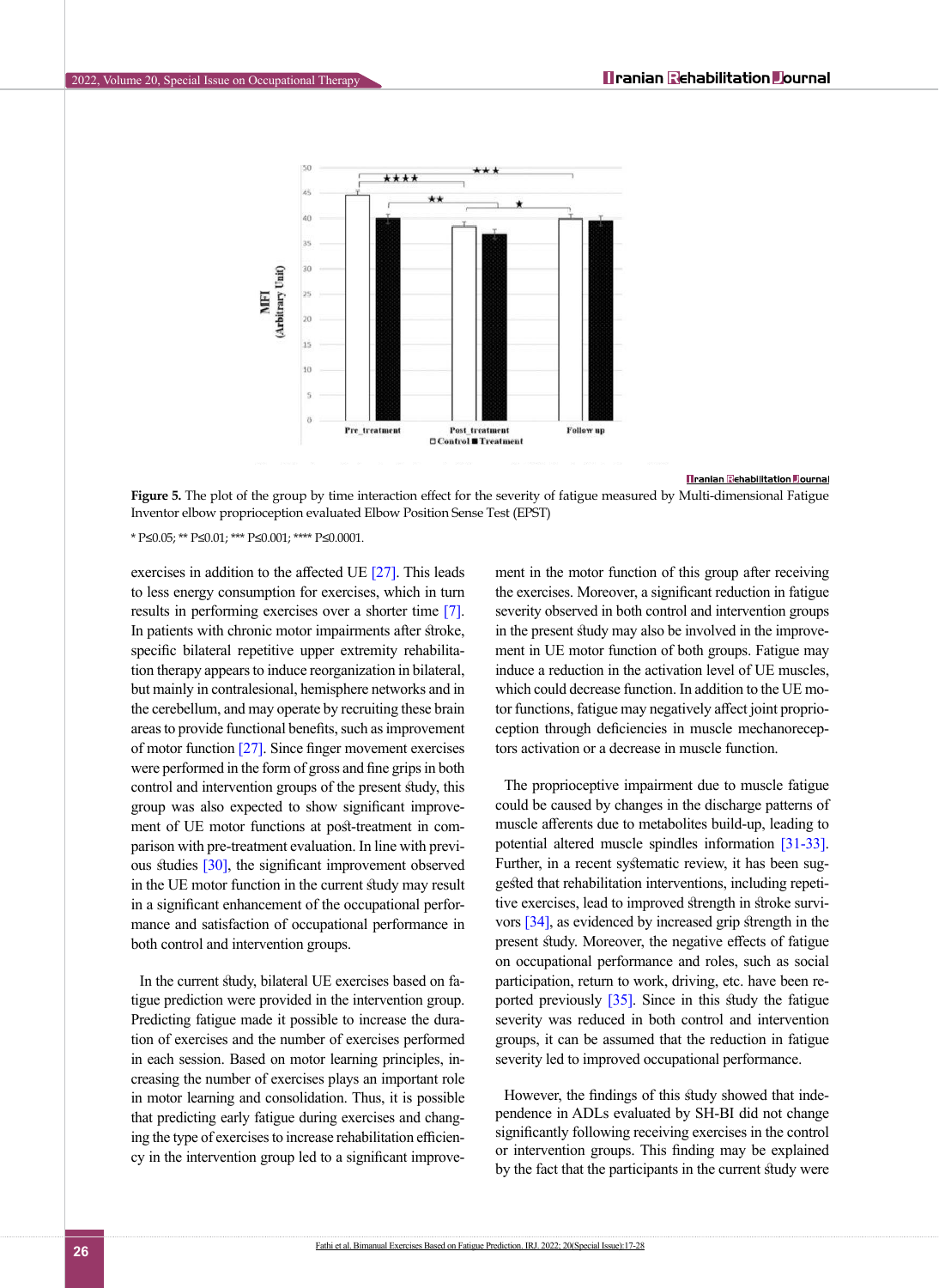in the Brunnstrom recovery stage 4, 5, or 6 and most of them (11 participants in each group) had no dependence or minimum dependence in ADLs according to the SH-BI score. Rodgers et al. and Duncan et al. also found a significant improvement in the UE function of stroke survivors without any change in their independence in ADLs following rehabilitation interventions [\[36,](#page-11-18) [37\].](#page-11-19)

# **5. Conclusion**

The results of this study showed a significant improvement in UE motor functions, shoulder and elbow proprioception, grip strength, and occupational performance and satisfaction of occupational performance, as well as a significant reduction in fatigue severity in chronic stroke survivors in both control and intervention groups. In this study, sensory-motor functions were assessed by behavioral tests. However, assessments of UE functions using motion analysis and magnetic resonance imaging may provide further information regarding the effects of UE coordination exercises based on fatigue prediction.

# **Ethical Considerations**

### **Compliance with ethical guidelines**

The ethical approval was obtained from the Ethics Committee of Iran University of Medical Sciences (IR.IUMS.REC.1397.582) and the study protocol was registered at Iranian Registry of Clinical Trials (IRCT20140416017301N6).

#### **Funding**

The paper was extracted from the MSc. thesis of the first author's at the Department of Occupational Therapy in Iran University of Medical Sciences.

#### **Authors' contributions**

All authors equally contributed in preparing this article.

## **Conflict of interest**

The authors declared no conflict of interest.

# **Acknowledgments**

The authors would like to greatly thank the director of the Dr. Javad Mowafaghian Research Center of Intelligent Neuro-Rehabilitation Technologies and the director of the rehabilitation department, Shafa-Yahyaeian Hospital, and all those who participated in the implementation of this research.

# **References**

- <span id="page-10-0"></span>[1] Hoang CL, Salle JY, Mandigout S, Hamonet J, Macian-Montoro F, Daviet JC. Physical factors associated with fatigue after stroke: An exploratory study. Topics in Stroke Rehabilitation. 2012; 19(5):369-76. [\[PMID\]](https://www.ncbi.nlm.nih.gov/pubmed/22982823)
- <span id="page-10-1"></span>[2] Rashedi E, Nussbaum MA. A review of occupationally-relevant models of localized muscle fatigue. International Journal of Human Factors Modelling and Simulation. 2015; 5(1):61-80. [[DOI:10.1504/IJHFMS.2015.068119\]](https://doi.org/10.1504/IJHFMS.2015.068119)
- <span id="page-10-2"></span>[3] Mead G, Bernhardt J, Kwakkel G. Stroke: Physical fitness, exercise, and fatigue. Stroke Research and Treatment. 2012; 2012:632531. [\[DOI:10.1155/2012/632531\]](https://doi.org/10.1155/2012/632531) [[PMID](https://www.ncbi.nlm.nih.gov/pubmed/22550615)] [\[PMCID](http://www.ncbi.nlm.nih.gov/pmc/articles/PMC3329662)]
- <span id="page-10-3"></span>[4] Knorr S, Rice CL, Garland SJ. Perspective on neuromuscular factors in poststroke fatigue. Disability & Rehabilitation. 2012; 34(26):2291-9. [[PMID](https://www.ncbi.nlm.nih.gov/pubmed/22662970)]
- <span id="page-10-4"></span>[5] Lai CH, Sung WH, Chiang SL, Lu LH, Lin CH, Tung YC, et al. Bimanual coordination deficits in hands following stroke and their relationship with motor and functional performance. Journal of Neuroengineering and Rehabilitation. 2019; 16(1):101. [\[DOI:10.1186/s12984-019-0570-4\]](https://doi.org/10.1186/s12984-019-0570-4) [\[PMID\]](https://www.ncbi.nlm.nih.gov/pubmed/31375122) [[PMCID\]](http://www.ncbi.nlm.nih.gov/pmc/articles/PMC6679439)
- <span id="page-10-5"></span>[6] Han KJ, Kim JY. The effects of bilateral movement training on upper limb function in chronic stroke patients. Journal Physical Therapy Science. 2016; 28(8):2299-302. [\[DOI:10.1589/](https://doi.org/10.1589/jpts.28.2299) [jpts.28.2299](https://doi.org/10.1589/jpts.28.2299)] [\[PMID\]](https://www.ncbi.nlm.nih.gov/pubmed/27630418) [[PMCID](http://www.ncbi.nlm.nih.gov/pmc/articles/PMC5011582)]
- <span id="page-10-6"></span>[7] Hassanpour M, Hoseini SA, Aboutalebi S, Rahgozar M, Sarafraz Z. [The effect of bilateral activities on the improvement of upper limb function in CVA patients (Persian)]. Kermanshah University of Medical Sciences. 2011; 15(1): e69717. <https://brief.land/jkums/articles/69717.html>
- <span id="page-10-7"></span>[8] Baird JF, Gaughan ME, Saffer HM, Sarzynski MA, Herter TM, Fritz SL, et al. The effect of energy-matched exercise intensity on brain-derived neurotrophic factor and motor learning. Neurobiology of Learning and Memory. 2018; 156:33-44. [[DOI:10.1016/j.nlm.2018.10.008\]](https://doi.org/10.1016/j.nlm.2018.10.008) [[PMID](https://www.ncbi.nlm.nih.gov/pubmed/30359727)] [\[PMCID\]](http://www.ncbi.nlm.nih.gov/pmc/articles/PMC6498427)
- <span id="page-10-8"></span>[9] Zhou H, Hu H. Human motion tracking for rehabilitation-A survey. Biomedical Signal Processing and Control. 2008; 3(1):1-18. [\[DOI:10.1016/j.bspc.2007.09.001](https://doi.org/10.1016/j.bspc.2007.09.001)]
- <span id="page-10-9"></span>[10] Amrani MZEA, Achour N. Serious game based on skeleton shape matching for functional rehabilitation exercises. Paper presented at: Proceedings of the 2019 3rd International Conference on Automation, Control and Robots. 2019. 11-13 October 2019; Prague, Czech Republic. [[DOI:10.1145/3365265.3365279](https://doi.org/10.1145/3365265.3365279)]
- <span id="page-10-10"></span>[11] Yancosek KE, Howell D. A narrative review of dexterity assessments. Journal of Hand Therapy. 2009; 22(3):258-70. [[DOI:10.1016/j.jht.2008.11.004\]](https://doi.org/10.1016/j.jht.2008.11.004) [[PMID](https://www.ncbi.nlm.nih.gov/pubmed/19217254)]
- <span id="page-10-11"></span>[12] Hsieh CL, Hsueh IP, Chiang FM, Lin PH. Inter-rater reliability and validity of the action research arm test in stroke patients. Age and Ageing. 1998; 27(2):107-13. [\[DOI:10.1093/](https://doi.org/10.1093/ageing/27.2.107) [ageing/27.2.107\]](https://doi.org/10.1093/ageing/27.2.107) [[PMID](https://www.ncbi.nlm.nih.gov/pubmed/16296669)]
- <span id="page-10-12"></span>[13] Chen C, Granger C, Peimer C, Moy O, Wald S. Manual Ability Measure (MAM-16): A preliminary report on a new patient-centered and task-oriented outcome measure of hand function. Journal of Hand Surgery. 2005; 30(2):207-16. [[DOI:10.1016/J.JHSB.2004.12.005\]](https://doi.org/10.1016/J.JHSB.2004.12.005) [[PMID](https://www.ncbi.nlm.nih.gov/pubmed/15757777)]